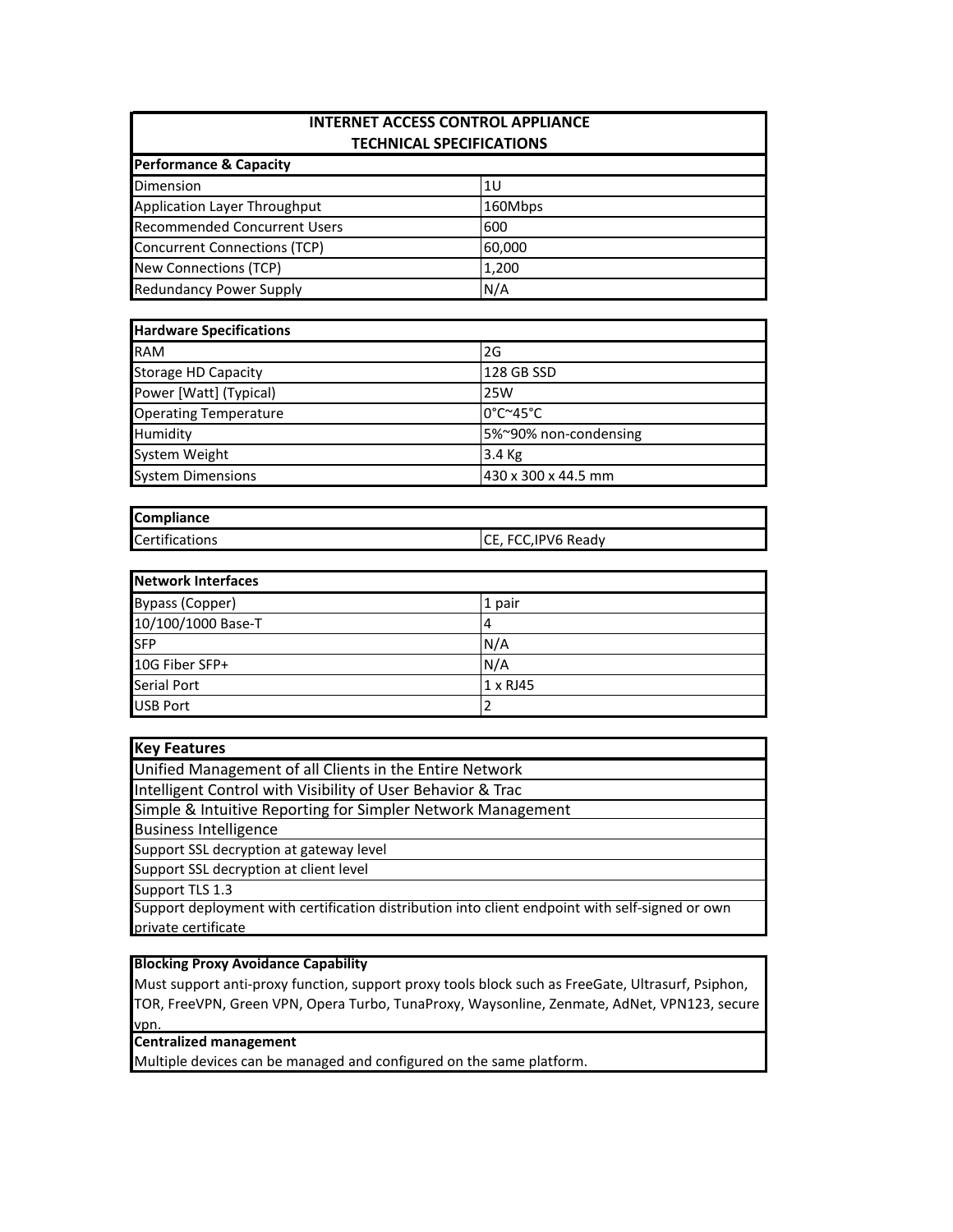#### **Hierarchical administration**

Must support hierarchical administrator privileges. Functionality of different modules can be assigned to different administrators as needed, via a hierarchical management model;

Administration of different functions and modules can be delegated to different administrative groups.

#### **Content log**

Support Content log including IM chat (Gtalk, Skype, QQ, Yahoo! Messenger); SMTP and Web mail content and attachment (Gmail, Yahoo, exchange), keyword search (Google, Bing).

#### **Intelligent identification rules**

Support identify traffic intelligently through dynamic flow characteristics analysis such as P2P, Proxy tools, SSL.

#### **TRAFFIC IDENTIFICATION AND CATEGORIZATION**

#### **On-disk URL database**

Support local URL database.

Support at least ten million of URL records.

Support sub categories at least: pornographic, gambling, games, illegal drugs, financial, education, counteraction & other illegalities

Support administrator self-defined URL groups.

**International bandwidth control**

Support with precise identify and manage international bandwidth. Make overseas traffic visible. Manage regional and overseas traffic respectively. Control overseas traffic.

#### **Advanced P2P control**

Support precise identification and manage known, variant, encrypted and unknown P2P behaviours. Support application at least Xunlei P2P, BT, eMule, Ares, BitTorrent sync, P2P-NAT, P2P Behavior

**BM objects**

Must support BM base on application types, website types, file types, users, schedules, destination IP, end point types (PC, mobile phone).

**Enhanced social media application control**

Must support encrypt social media application management at least Facebook, Twitter, Instagram, Linkedin.

**Enhanced forums management**

Must support identification and control for forums such as detik.com, compass.com, support content filtering based on key words.

Support audit of forums and web sites, including record of destination URL, title, content, support content search based on key word in management center;

**Keywords filtering**

Must support keywords filtering for search engine, at least Google, Yahoo, Bing.

**File filter**

Must support control HTTP, FTP upload and download activity based on file type at least docx, xlsx, pptx, txt, rar, bat, exe, pdf, zip, rar, gz, bz2, Z, tgz, tbz, 7z, cab, bz.

**SSL traffic control**

Support SSL protocol application identification and control, including Facebook, Twitter, Youtube, Google search, Dropbox, Skype, Wechat, Web-Wechat, QQ, Facebook messager, Line, Telegram, Whatsapp and HTTPS based website from both PC and smart phone

**Proxy control**

Must support anti-proxy function, support proxy tools identification and control such as FreeGate, Ultrasurf, Psiphon, TOR, FreeVPN, Green VPN, Opera Turbo, TunaProxy, Waysonline, Zenmate, AdNet, VPN123, secure vpn.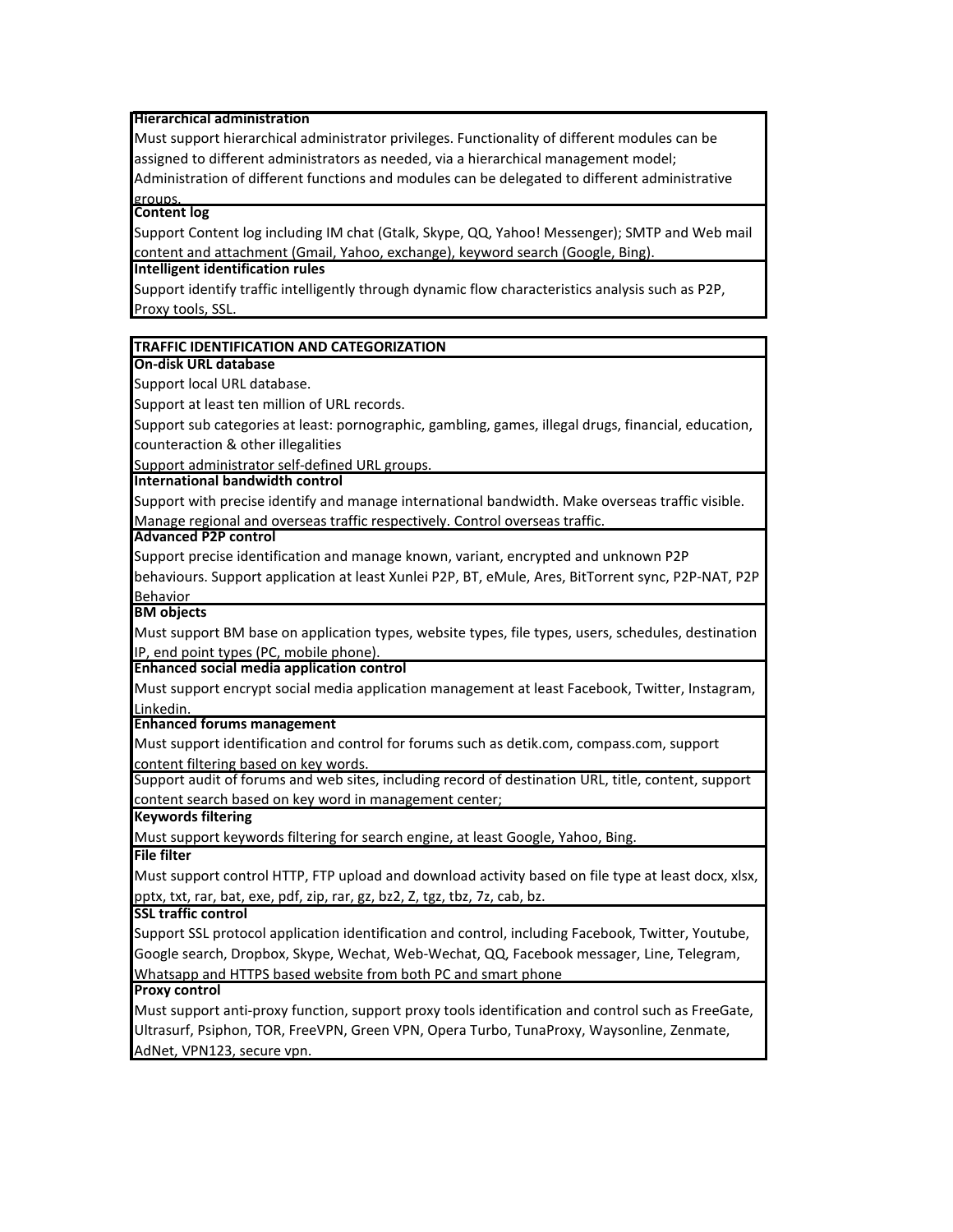## **URL filter**

Must support ten million URLs of URL database, must include sub categories such as pornographic, gambling, games, illegal drugs, counteraction, financial, education in URL database. Must support self-define URL groups.

Must support filter the websites base on URL, searching keyword, file types. Must support URL redirect to specific page if system block some illegal URLs, must support customization of this page.

### **Enhanced email control**

Must support control and audit the email base on source address, destination address, keywords in email, keywords in body/title, attachment type/size/count .

Must support block and audit Gmail, Yahoo mail, Hotmail via Foxmail, Outlook, Flashmail client. Must support block and audit web mail base on sender/receiver information, key word, attachment file type for application such as exchange, hotmail.

## **Application control**

Application Database must support more than 2500 app rules, support cloud, web and mobile application categories and must support self-define app rules.

Must support application database update in every 2 weeks

## **Integration and authentication option**

Must support single sign-on authentication base on Active Directory, Radius, POP3, Proxy, Web Server, HTTP API, Database Server. Support integration with SMS authentication, Facebook authentication, WeChat authentication, QR code authentication, and other popular authentication methods.

## **User self registration**

User can submit the application information, and then IT administrator can approve the application, support add new item of information collection

# **Software Features**

# **User Authentication and Management** Mapping and identifying users User accounts importing and synchronizing from LDAP,CAM3, etc. **Access Control** Application control URL filtering Search Engine Control, Enhanced Email IM control File filtering SSO integration: AD/POP3/Proxy/Radius, 3rd party authentication device and DB Server. IP/MAC binding, hostname,USB Key, SMS, QR-Code, Portal, WeChat, Facebook, etc

SSL trafficc control Illegal Wi-Fi & proxy tools control

#### **Bandwidth Management**

BM according to specific object/policy

International & Domestic BM

Bandwidth Guarantee & Limitation

Multi-level SON Channel

Dynamic BM

Virtual line

Multiplexing and intelligent routing.